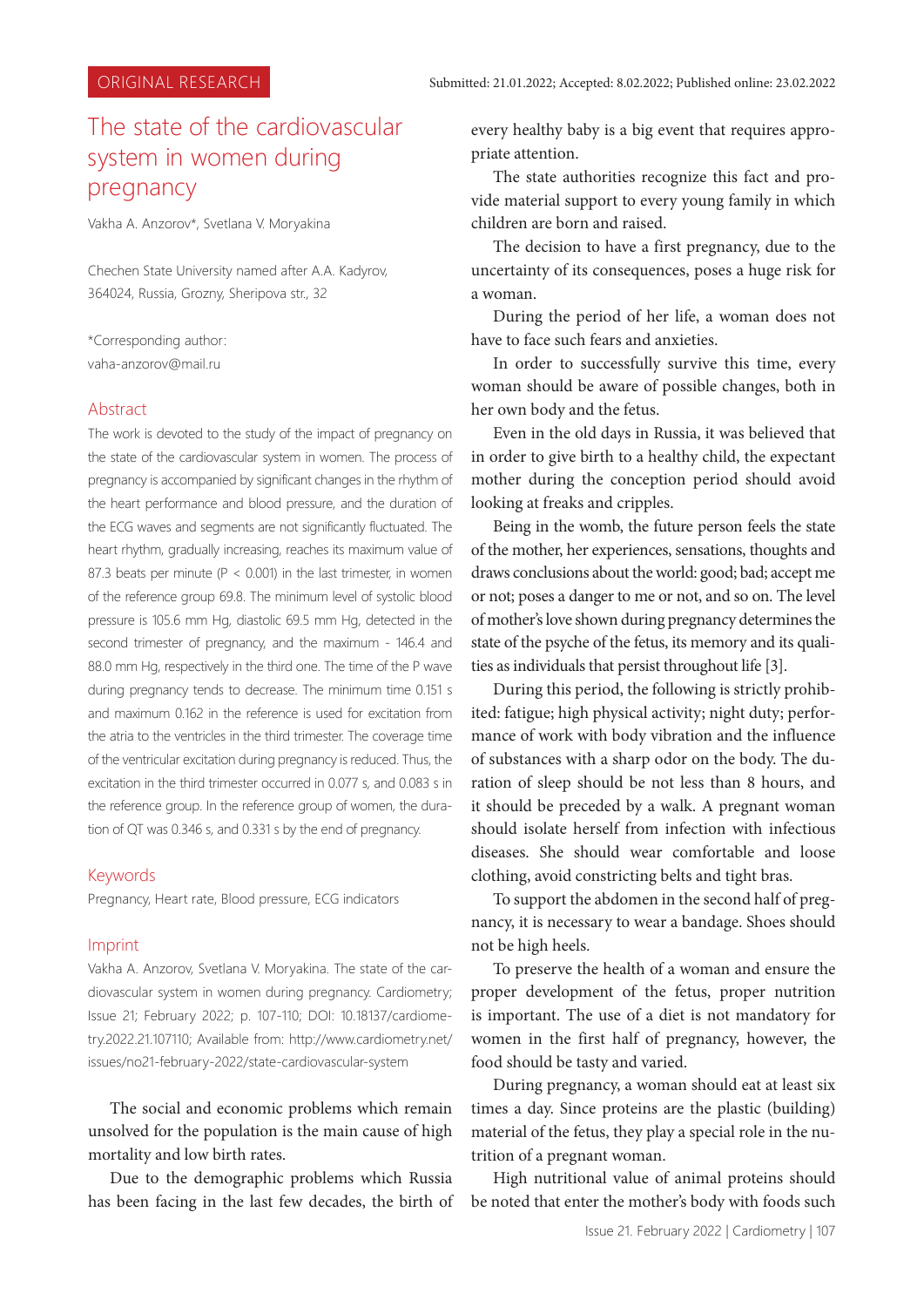as eggs, meat, fish and dairy products. The need of a pregnant woman is also high in products containing plant proteins. These are soy and nut proteins.

In the diet, preference should be given to fruits, berries and vegetables. Fats should be used in the form of butter, sour cream and vegetable oils. During pregnancy, the need for vitamins increases, and therefore foods rich in vitamins should predominate in the diet.

Advances in the development of physiology put forward in the relationship between the mother and the fetus, the need to reassess the data on the functional activity of body systems [11].

This need is due to the fact that the mother and the fetus are two independent organisms, which are united by the satisfaction of the needs of the fetus, which ensure the normal development of the embryo.

Deviations in the embryonic development of the fetus can be caused both by disturbances in the genetic apparatus of the fetus, and by the influence of some environmental factors. This means that the optimal state of environmental conditions alone is not enough to ensure the normal development of the fetus.

Also, for this, it is necessary to maintain the constancy of the internal environment in the mother-fetus system, which ensures the development of the fetus according to the genetic plan.

Identification of changes occurring in the body of a pregnant woman will allow us, through preventive measures, to avoid the development of possible pathologies [14]. A woman's illness during pregnancy poses a threat not only to the body of the expectant mother, but also to the normal development of the fetus.

Table 1

The impact of pregnancy on the cardiovascular system indicators

Therefore, the determination of indicators of the cardiovascular system, as one of the most important in the body, during pregnancy is important and relevant.

In order to identify changes in the cardiovascular system of women during pregnancy, we conducted research in the maternity department of the Urus-Martan district hospital.

# Materials and methods

The object of our research were 50 clinically healthy women, whose age ranged from 23 to 25 years. Among them, two groups were formed, each group consisted of 25 women. Women in the reference group did not have a pregnancy, while the experimental ones were pregnant, and its duration was the same.

The conditions for the inclusion of women in the experimental group were their consent and the absence of contraindications for the course of pregnancy. Blood samples were taken at the end of each trimester of pregnancy, in the morning before taking water and food.

Heart rate and arterial blood pressure values were determined using expert digital automatic tonometer OMRON M3.

Electrocardiogram parameters were recorded using an Alton-03 electrocardiograph.

The "Biostatistics" software was used for statistical processing of the experimental data.

#### Results and Discussion

The dynamics of the cardiovascular system indicators in women during pregnancy is shown in Table 1 and in Figures 1 and 2 herein.

| Indicators                        | Reference          | Trimester of pregnancy |                     |                    |
|-----------------------------------|--------------------|------------------------|---------------------|--------------------|
|                                   |                    |                        | 2                   | 3                  |
| HR, beats per minute              | $69.8 \pm 1.24$    | 78.6±1.18****          | $81.5 \pm 1.26***$  | $87.3 \pm 1.51***$ |
| Systolic blood pressure,<br>mm Hq | $117.0 \pm 2.03$   | $116.2 \pm 1.67$       | $105.6 \pm 1.82***$ | 146.4±2.18****     |
| Diastolic blood pressure<br>mm Hg | 78.2±1.41          | $77.7 \pm 1.52$        | $69.5 \pm 1.62***$  | 88.0±1.94***       |
| P, S                              | $0.076 \pm 0.0018$ | $0.074 \pm 0.0015$     | $0.073 \pm 0.0016$  | $0.070 \pm 0.0032$ |
| PQ, s                             | $0.162 \pm 0.0040$ | $0.158 \pm 0.0043$     | $0.156 \pm 0.0044$  | $0.151 \pm 0.0047$ |
| QRS, s                            | $0.083 \pm 0.0014$ | $0.081 \pm 0.0025$     | $0.080 \pm 0.0026$  | $0.077 \pm 0.0029$ |
| QT, s                             | $0.346 \pm 0.0033$ | $0.340 \pm 0.0044$     | $0.337 \pm 0.0045$  | $0.331 \pm 0.0075$ |

\*\*\* – P < 0,01; \*\*\*\* – P < 0,001

108 | Cardiometry | Issue 21. February 2022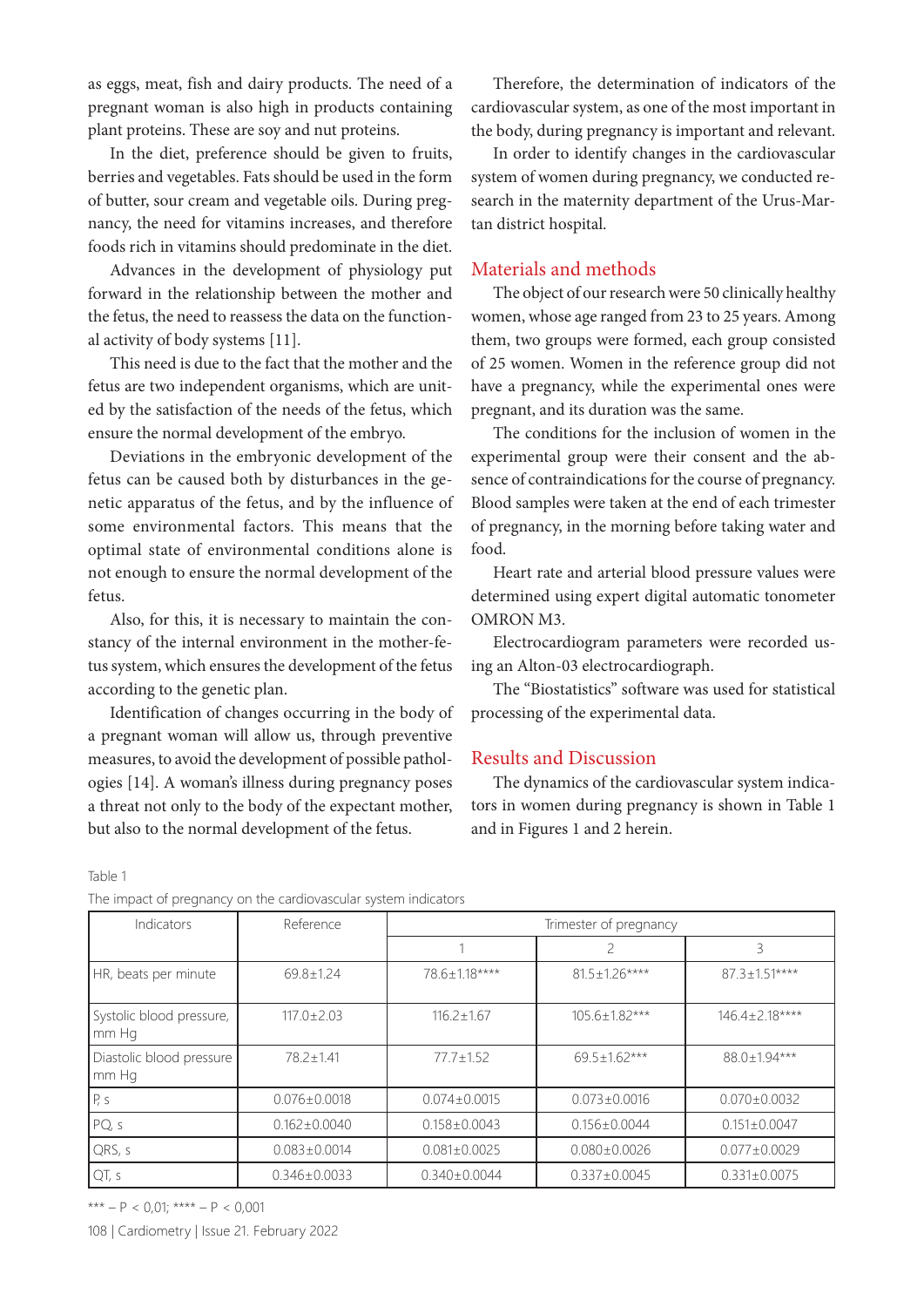



nancy

The table and figures herein show that with the course of pregnancy, the heart rate increases significantly, blood pressure decreases until the second trimester, then increases, ECG parameters do not undergo significant changes.

Thus, the heart rate increased in the first trimester of pregnancy by 8.8 beats per minute  $P < 0.001$ , 11.7 ( $P < 0.001$ ) in the second and 17.5 ( $P < 0.001$ ) in the third as compared to the reference.

Arterial blood pressure decreased in the first and second trimesters of pregnancy, and increased in the third.

The drop in systolic pressure in the 1st and 2nd trimesters was  $0.8$  mm Hg and  $11.4$  ( $P < 0.001$ ), and in the diastolic one 0.5 and 8.7 ( $P < 0.01$ ), as compared to non-pregnant women.

In the third trimester, the level of systolic pressure exceeds the initial one by 29.4 mm Hg (P < 0.001) and the level of diastolic pressure by 9.8 ( $P < 0.01$ ).

Apparently, a significant increase in heart rate and fluctuations in blood pressure during pregnancy is a consequence of stimulation of the cardiac activity, as well as a decrease in peripheral blood pressure due to the uteroplacental circulation [12].

Our data are also confirmed by other authors. So, in the second trimester of pregnancy, due to a decrease in peripheral vascular resistance owing to an additional uteroplacental circulation, there is a decrease in blood pressure by 8-15 mm Hg, and in the third an increase therein, but no more than 10-15% [5].

During pregnancy, there is an increase in cardiac output by 30-40%, and at the same time, the activity of the left ventricle is enhanced [7].

Joanna S. [10] reports on the basis of her research that in the first trimester of pregnancy there is an increase in the heart rate by 5-7 beats per minute, and by the end of the third by 15-20.

According to A.A. Kikshun [4], with the development of pregnancy, the stroke volume of the heart increases by 30% and the heart rate by 15-20 beats per minute. From the beginning of pregnancy, the pulse value increases by 10-15 beats per minute and remains at this level until childbirth [1, 13]. Such factors of the pregnancy process as an increase in the amount of blood in the vascular system and the appearance of additional blood circulation that feeds the fetus enhance the load on the heart and blood vessels [6].

Simkin P, et al [9] found that during pregnancy there was an increase in the amount of circulating blood by 40-55%. At the beginning of pregnancy, the increase in circulating blood volume was 30-45%.

In the absence of pathologies, arterial blood pressure (BP) does not undergo to significant changes during pregnancy.

From the beginning of pregnancy, there is an increase in cardiac output, reaching its maximum value of 6-7 l/min by the middle of the third trimester [1].

The duration of P, PQ, QRS and QT intervals decreases slightly with the course of pregnancy. Thus, the shortening of the P wave in the third trimester was 0.006 seconds.

The time of excitation from the atria to the ventricles decreased by 0.011 s at the end of pregnancy.

The difference between the extreme values of the duration of the QRS wave was 0.006 seconds.

The ventricular systole in the third trimester took 0.015 s less time than that in the reference women.